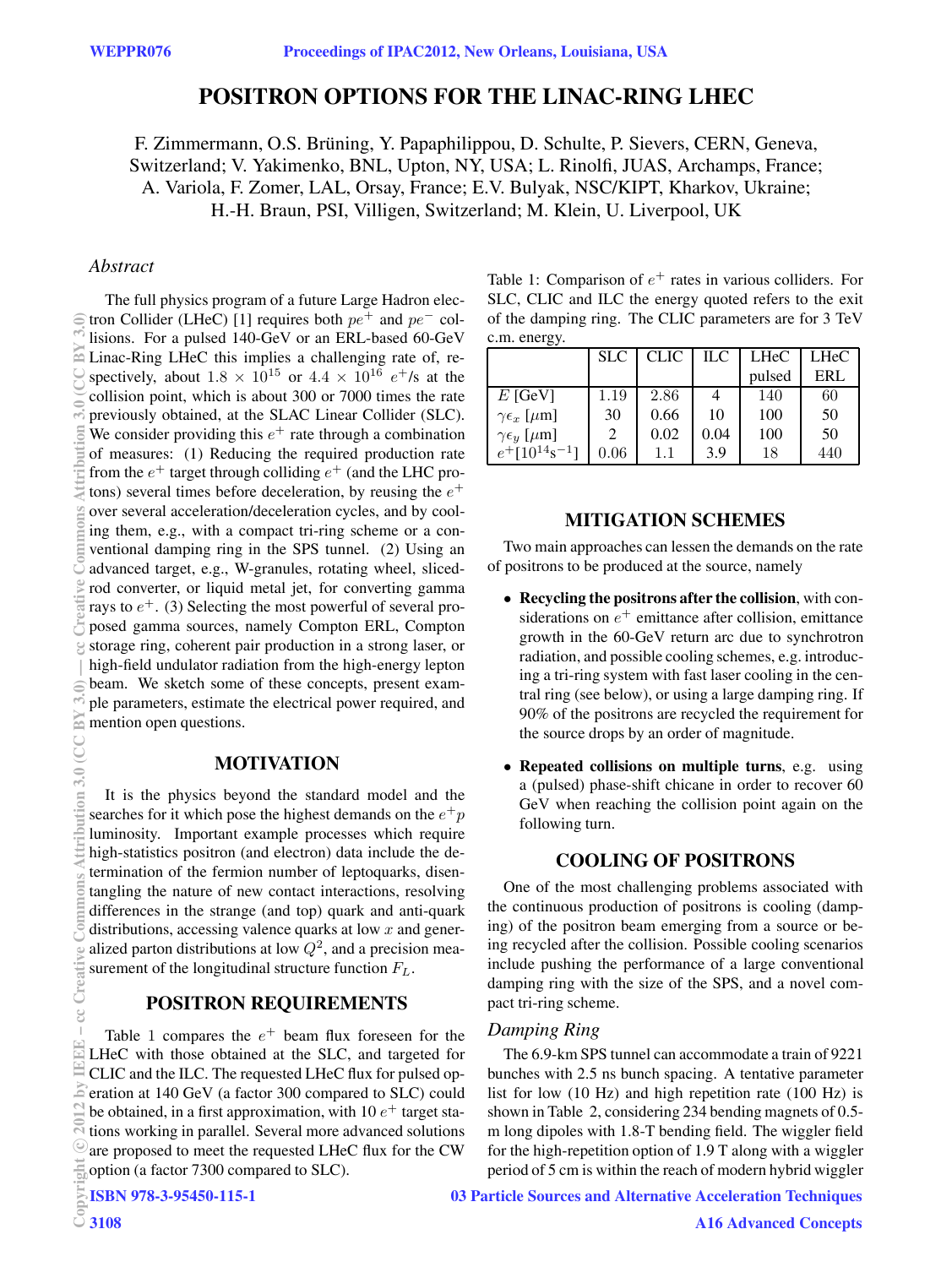technology. A big challenge is the high energy loss per turn for this case, which requires around 300 MV of total RF voltage and implies an average synchrotron-radiation (SR) power of 25 MW. In the low repetition case, the RF voltage and SR power are an order of magnitude more relaxed.

#### *Tri-Ring Scheme*

Another possible solution to cool down a continuous positron beam, both the recycled beam and/or a new beam from a source, is the tri-ring scheme illustrated in Fig. 1.



Figure 1: Tri-ring scheme.

In this scheme, the basic cycle lasts  $N$  turns, during which the following processes happen simultaneously: Nturn injection from the ERL into the accumulating ring (bottom); N-turn cooling in the cooling ring (middle) possibly with fast laser cooling  $[3]$ ; and N-turn slow extraction from the extracting ring (top) back into the ERL. At the start of the cycle there is a one-turn transfer from the cooling ring into the extracting ring, and a one-turn transfer from the accumulating ring into the cooling ring. The average current in the cooling ring is  $N$  times the average ERL current.

Table 2: Parameter List for a Damping Ring in the SPS Tunnel with High and Low Repetition-Rate Options

| repetition rate [Hz]                 | 100  | 10    |
|--------------------------------------|------|-------|
| energy [GeV]                         | 10   |       |
| bunch population $[10^9]$            | 1.6  | 1.6   |
| bunch spacing [ns]                   | 2.5  | 2.5   |
| number of bunches/train              | 9221 | 9221  |
| repetition rate [Hz]                 | 100  | 10    |
| damping times trans./long. [ms]      | 2/1  | 20/10 |
| energy loss/turn [MeV]               | 230  | 16    |
| horizontal norm. emittance $[\mu m]$ | 20   | 100   |
| total wiggler length [m]             | 800  |       |
| longitudinal norm. emittance [keV-m] | 10   | 10    |
| RF voltage [MV]                      | 300  | 35    |
| average SR power [MW]                | 23.6 | 3.6   |

## 03 Particle Sources and Alternative Acceleration Techniques

Positrons can be produced by pair creation when highenergy electrons or photons hit a target. Conventional sources, as used at the SLC, send a high-energy electron beam on a conversion target. Alternatively, a high-energy electron beam can be used with a hybrid-target configuration where the first thin target is used to create high-energy photons, through a channeling process, which are then sent onto a thick target. The prior conversion into photons reduces the heat load of the target for a given output intensity and it may also improve the emittance of the generated positrons. There exist a number of other schemes that can accomplish the conversion of electrons into photons. Several of them employ Compton scattering off a highpower laser pulse stacked in an optical cavity. According to the electron-beam accelerator employed, one distinguishes Compton rings, Compton linacs, and Compton ERLs. An alternative scheme uses the photons emitted by an electron beam of very high energy (of order 100 GeV) when passing through a short-period undulator. Finally, there even exists a simpler scheme where a high-power laser pulse itself serves as the target for (coherent) pair creation.

### *Targets*

For the positron flux considered for the LHeC the heating and possible destruction of the target are important concerns. Different target schemes and types can address these challenges: (1) multiple, e.g. 10, target stations operating in parallel; (2) He-cooled granular W-sphere targets; (3) rotating-wheel targets; (4) sliced-rod W tungsten conversion targets; (5) liquid mercury targets; and (6) running tape with annealing process.

The LHeC ERL option requires a positron current of 6 mA or  $4 \times 10^{16}$  e<sup>+</sup>/s, with normalized emittance of  $\leq$ 50  $\mu$ m and longitudinal emittance  $\leq$ 5 MeV-mm. For a conventional conversion target with optimized length the power of the primary beam is converted as follows  $P_{primary}(100\%) = P_{thermal}(30\%) + P_{\gamma}(50\%) +$  $P_{e}$ − (12%) +  $P_{e}$ + (8%). The average kinetic energy of the newly generated positrons is  $\langle T_{e^+} \rangle \approx 5$  MeV, which allows estimating the total power incident on the target as  $P_{target} = 5 \text{ MV} \times 6 \text{ mA} / 0.08 = 375 \text{ kW}$ . Assuming an electron linac efficiency of  $\eta_{acc} \approx 20\%$  we find  $P_{wall} = P_{target}/0.2 = 1.9$  MW. This wall-plug power level looks feasible and affordable. However, also considering a capture efficiency (for the 'useful'  $e^+$ ) of about 5%,  $P_{wall}$  becomes 38 MW.

Presently with conventional targets, the transverse normalized rms beam emittances, in both planes, are in the range of 6000 to 10 000  $\mu$ m. A strong reduction of emittances is mandatory for the requested LHeC performance.

For Compton sources the conversion of gammas to positrons is a bottleneck, which requires a study and optimization of effective convertor targets such as the sliced-rod converter. A typical tungsten convertor optimized for Compton gammas with a maximal energy of 20 MeV can deliver 0.02 positrons per incident scat-